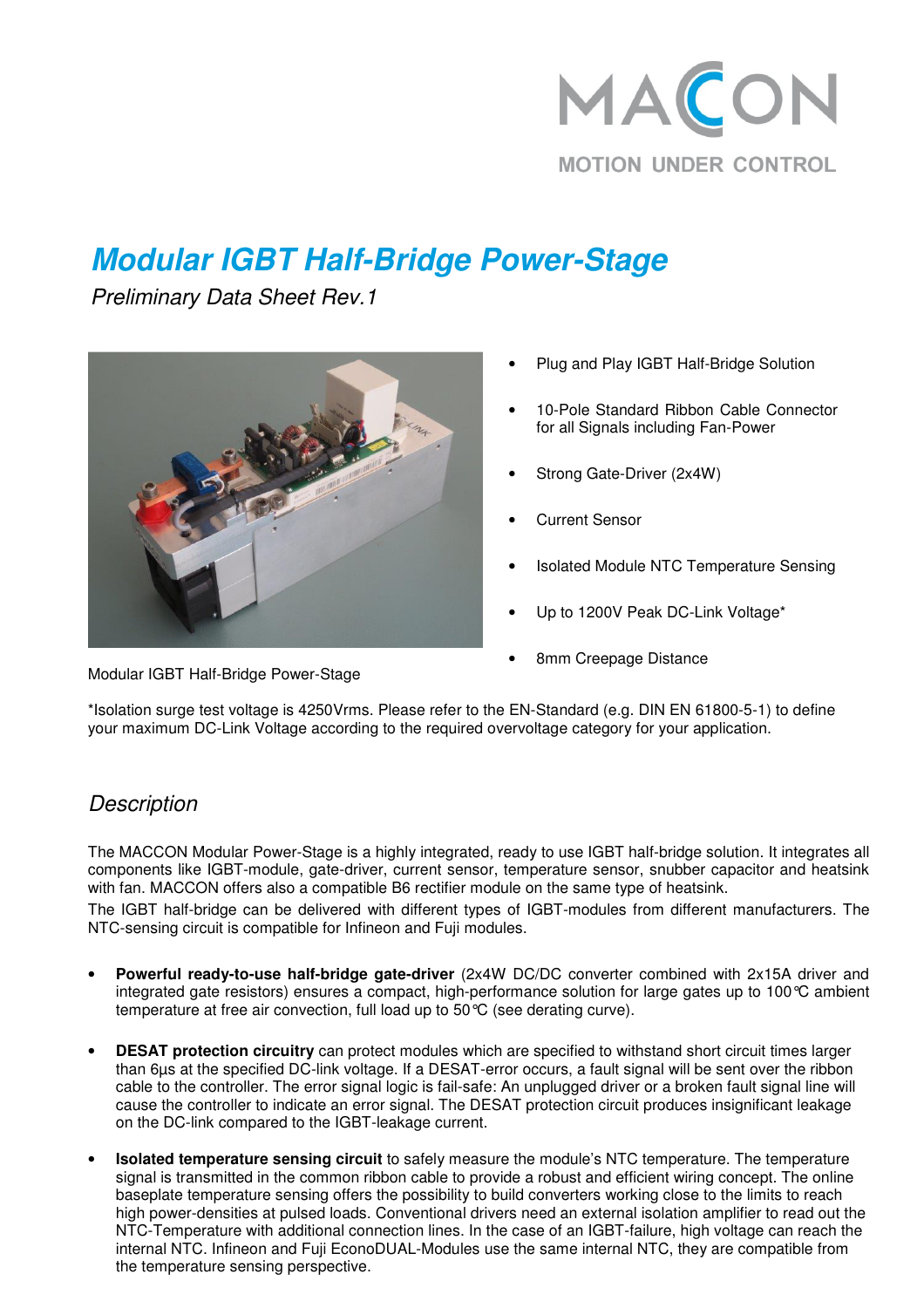



Block Diagram of the Modular Half-Bridge Power-Module

- **Tiny 10 pole standard ribbon-cable connector for all signals:** The module needs a single 15V supply and a 12V fan supply. The fan supply is independent of the module supply for regulated fan speed applications. All other signals like driver control and fault signals, current signal and temperature signal are also integrated on the same small ribbon cable connector for an efficient cabling solution.
- **Snubber capacitor:** The snubber capacitor is a critical component in converter power-stages because it has to take high current pulses. It is strongly recommended to connect a snubber capacitor close to the DC-Link terminals of the IGBT-module. A matching snubber capacitor is part of the power-stage package to simplify the choice of this critical part.

#### **Notes**

- **Danger of hazardous voltages! Only trained and certified personal should use this device!**
- **The test voltage of the driver isolation is 4250Vrms (6000Vpk). Before choosing this driver for your application, please define the required supply voltage conditions for the system including overvoltage category and perform an isolation coordination analysis for your system.**
- **Prevent excessive isolation testing, this will degrade Isolation!**
- **AWG24 ribbon cable is required for the controller interface**. **Ribbon interface cable should be as short as possible. Twisted-pair ribbon cables are recommended. Ribbon cables have only low voltage isolation, they must be safely isolated from high-voltage traces according to the required technical standards for the system.**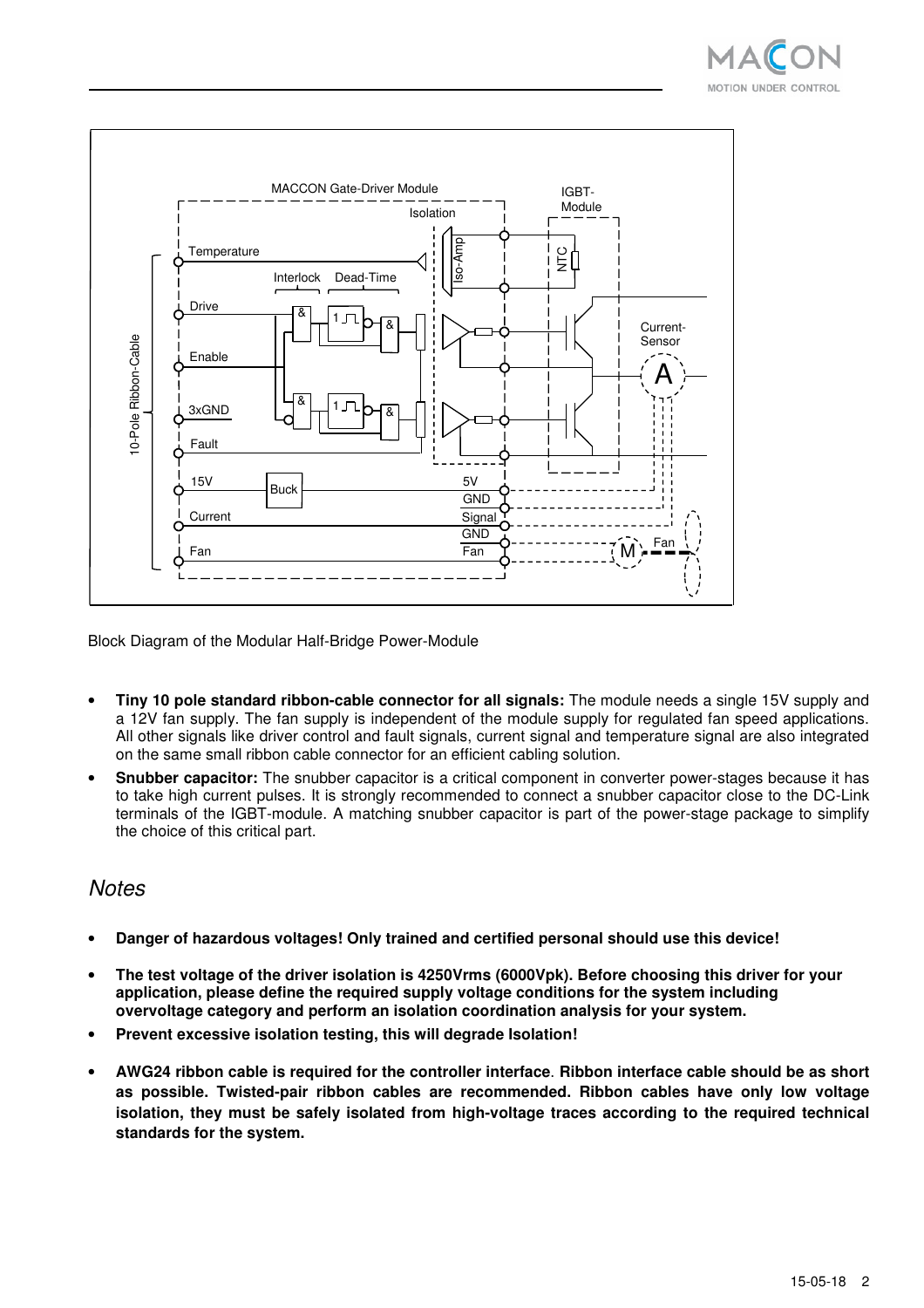

# Electrical Characteristics

| Parameter                                                               | Min. | Typ.   | Max.  | <b>Unit</b>  |
|-------------------------------------------------------------------------|------|--------|-------|--------------|
| <b>DC Supply Voltage</b>                                                | 14,5 | 15     | 15,5  | V            |
| UVLO Threshold                                                          |      | tbd    |       | $\vee$       |
| <b>UVLO Hysteresis</b>                                                  |      | tbd    |       | $\vee$       |
| Quiescent Driver Supply Current: No Load                                |      | 97     |       | mA           |
| Quiescent Current: 40kHz Switching on Both Channels, No Load            |      | 106    |       | mA           |
| Input Voltage Range Enable and Drive Signal                             | 0    |        | 6     | $\vee$       |
| Input Low Level Enable and Drive Signal                                 |      |        | 1,5   | $\vee$       |
| Input High Level Enable and Drive Signal                                | 3,5  |        |       | $\vee$       |
| Input Resistance Enable and Drive Signal                                |      | 10     |       | kOhm         |
| Failure Signal Current (Open Collector)                                 |      |        |       |              |
| <b>Dead Time</b>                                                        |      | 1.2    |       | <b>us</b>    |
| <b>DESAT Delay</b>                                                      |      | 3,4    |       | us           |
| Switching Frequency (Maximum 4W per Channel, dependent on IGBT-Module!) |      |        | 40    | kHz          |
| Maximum dV/dt for Ta=25 ℃                                               |      |        | 10    | kV/us        |
| DC-Link Voltage, Isolation Working Voltage (dependent of IGBT-Module!)  |      |        | 1200  | $\vee$       |
| <b>Creepage Distance</b>                                                |      |        |       | mm           |
| Driver Full Load (2x4W) Ambient Temperature at Free Air Convection      |      |        | $+50$ | $\mathrm{C}$ |
| Storage Temperature and Powered Derated-Load Temperature                |      |        | $+70$ | °C           |
| <b>Fan Supply Voltage</b>                                               |      |        | 12    | $\vee$       |
| Fan Power at 12 V Fan Supply Voltage                                    |      | 2,9    |       | W            |
| Acoustic Noise at 12 V Fan Supply Voltage                               |      | 41     |       | dB(A)        |
| Heatsink Thermal Resistance at 12 V Fan Supply Voltage                  |      | 0,1125 |       | K/W          |
|                                                                         |      |        |       |              |
|                                                                         |      |        |       |              |
|                                                                         |      |        |       |              |
|                                                                         |      |        |       |              |
|                                                                         |      |        |       |              |
|                                                                         |      |        |       |              |
|                                                                         |      |        |       |              |

Parameter Table

# Connection Scheme

| <b>Connector Pin Signal</b> |                    | <b>Description</b>                                                          |
|-----------------------------|--------------------|-----------------------------------------------------------------------------|
|                             | Vcc 15V            | Supply Voltage                                                              |
|                             | Failure            | Open Collector pulls Signal always to GND at Normal Operation (Fail Safe)   |
|                             | <b>GND</b>         | Common GND for Enable, Drive, Failure, Current, Temperature, Vcc and FAN    |
|                             | Current            | Prepared Current Signal for Connection of External Current Sensors          |
| 5                           | <b>GND</b>         | Common GND for Enable, Drive, Failure, Current, Temperature, Vcc and FAN    |
|                             | <b>Drive</b>       | Drive = High, HS-IGBT is Conducting, Drive = Low, the LS-IGBT is Conducting |
|                             | <b>GND</b>         | Common GND for Enable, Drive, Failure, Current, Temperature, Vcc and FAN    |
|                             | <b>Enable</b>      | When Enable is Low, both IGBTs are Blocking                                 |
|                             | Temperature Signal | Analog Voltage Output                                                       |
| 10                          | <b>FAN</b>         | max. 24V/300mA Fans (Voltage Spacing/Current Loading of Signal Line)        |

Signal Table for 10-Pole Ribbon Cable Connector